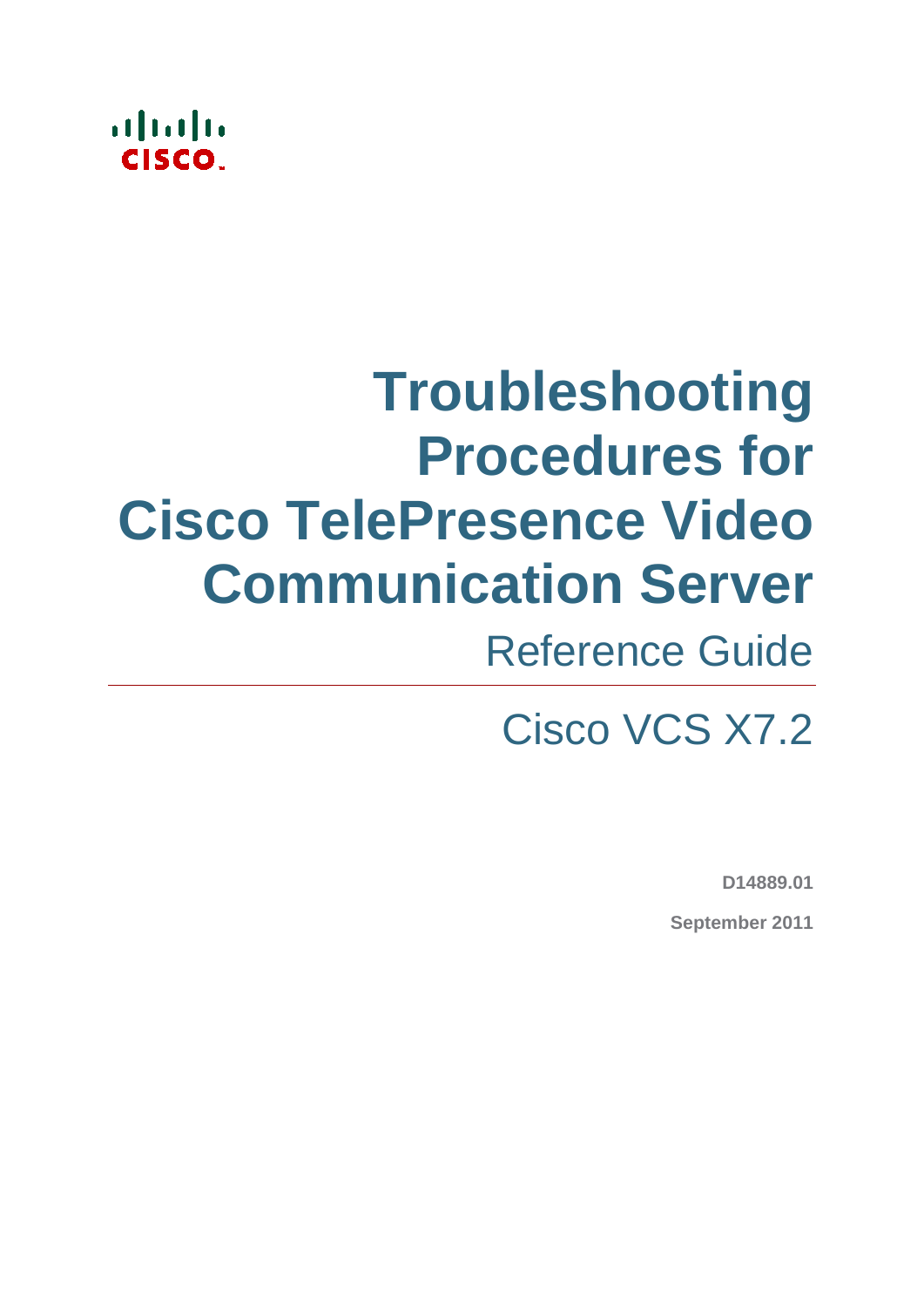## **Contents**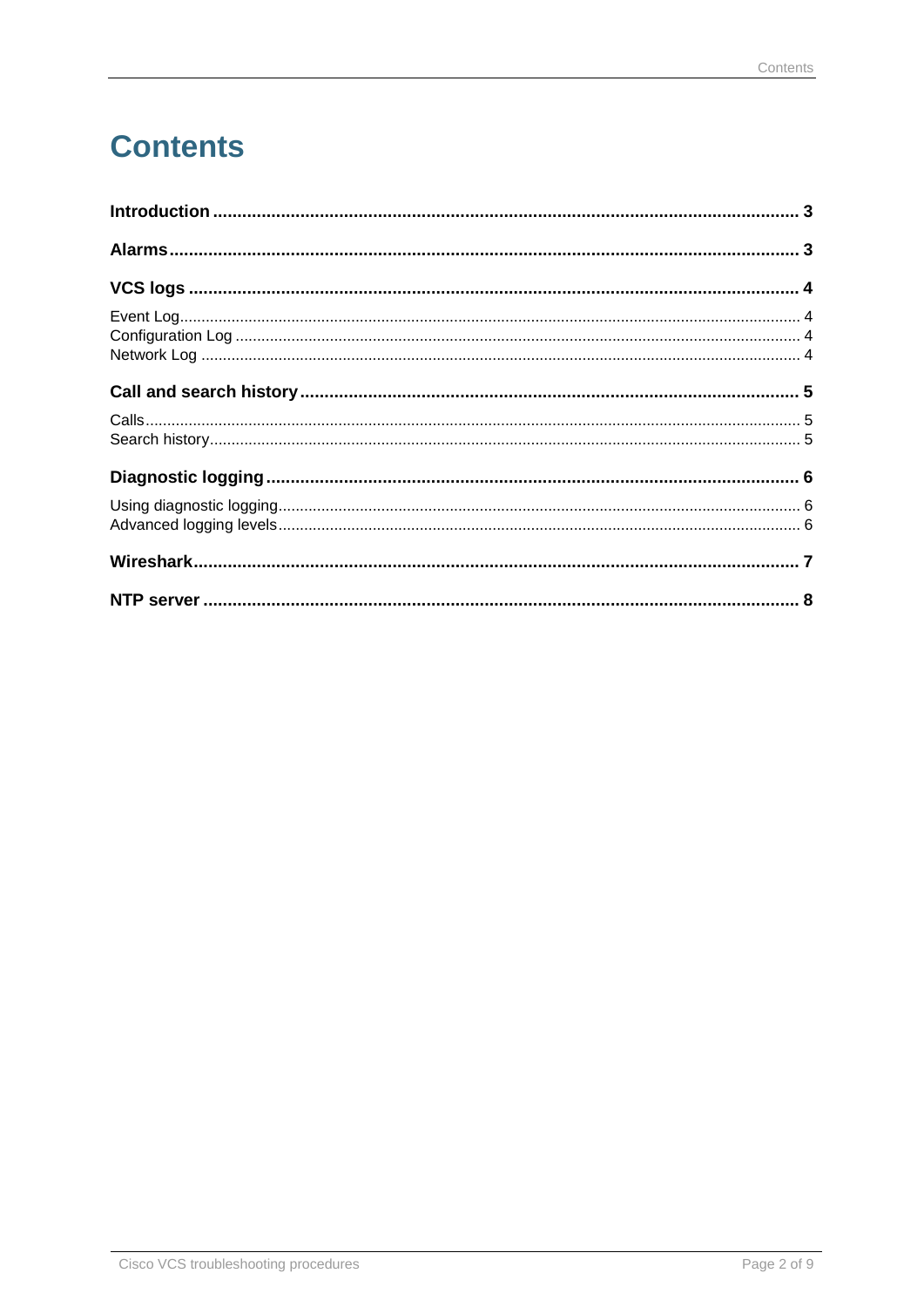## <span id="page-2-0"></span>**Introduction**

This document provides guidelines for the collection of logs and other diagnostic information to assist in the resolution of issues with the Cisco TelePresence Video Communication Server (Cisco VCS).

<span id="page-2-1"></span>It is intended for use by the Cisco VCS system administrator or other support engineer.

## **Alarms**

New, unacknowledged alarms are indicated in the top right corner of every VCS web page.

| This system has 2 alarms        |
|---------------------------------|
| 4 (?) Help (a) Logout           |
| You are here: Status ▶ Overview |

To see the details of each alarm, click on the alarm indicator, or go to **Status > Alarms**.

| Alarms<br>You are here: Status > Alarms |                   |                                                                    |  |                            |  |                                                                     |                        |          |       |  |  |
|-----------------------------------------|-------------------|--------------------------------------------------------------------|--|----------------------------|--|---------------------------------------------------------------------|------------------------|----------|-------|--|--|
|                                         | / Alarm .         | <b>Description</b>                                                 |  | State Severity Peer Action |  |                                                                     | Time raised            | Count ID |       |  |  |
|                                         | Security<br>alert | The TMS agent database has the default LDAP<br>password set        |  | Raised Warning             |  | View instructions on changing the TMS Agent<br>LDAP password        | 2011-08-12<br>08:40:15 |          | 40010 |  |  |
|                                         | Security<br>alert | The TMS agent database has the default<br>replication password set |  | Raised Warning             |  | View instructions on changing the TMS Agent<br>replication password | 2011-08-12<br>08:40:32 |          | 40023 |  |  |

The **Alarms** page shows the type of alarm and which peer in a cluster (if applicable) it is affecting. It also indicates the remedial action to take to resolve the alarm. Alarms that are not important in an installation's particular circumstances can be acknowledged.

Alarms are also listed when logging in to the command line interface (CLI).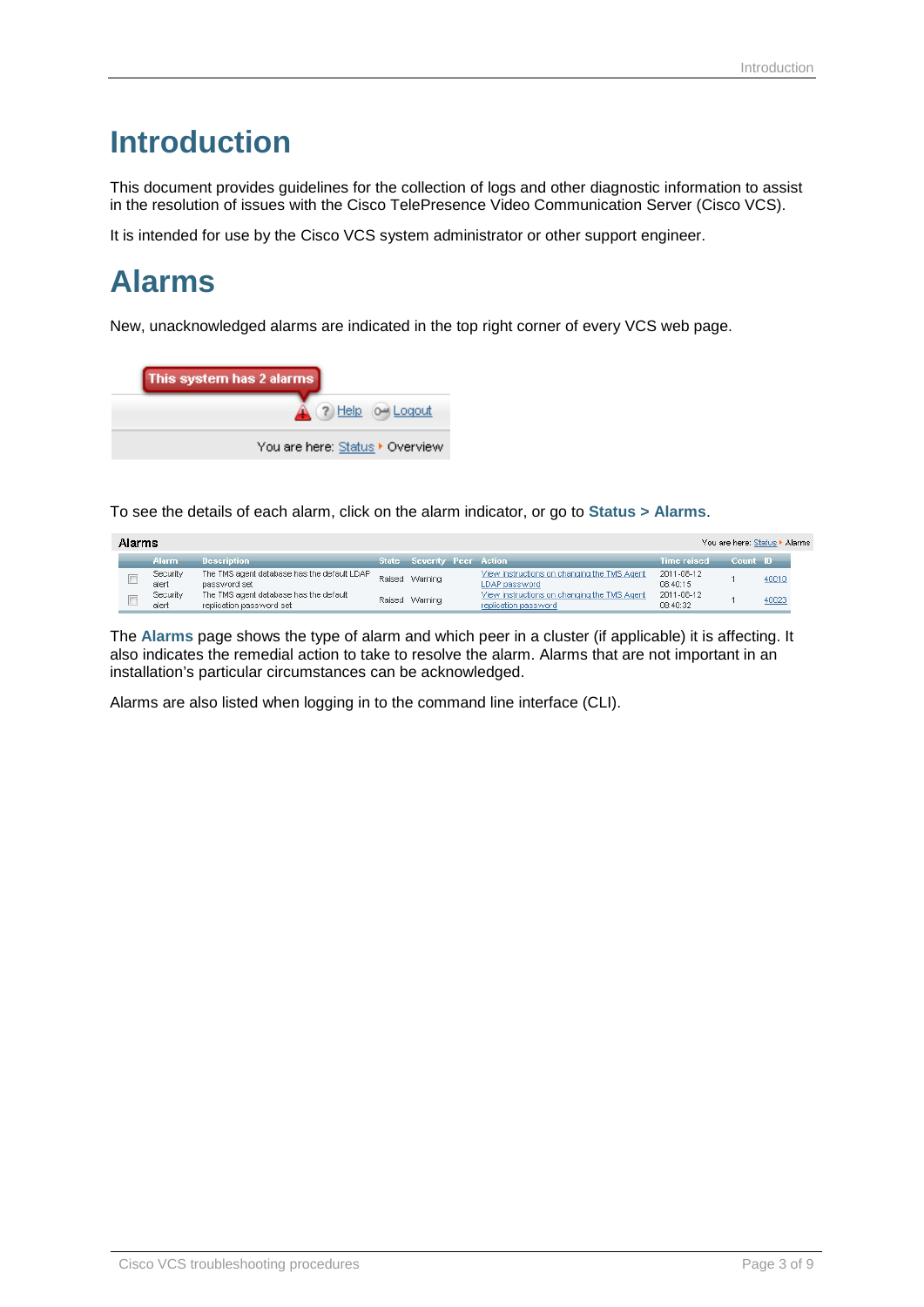## <span id="page-3-0"></span>**VCS logs**

There are three types of VCS logs which can be seen by going to **Status > Logs > [type]**. These are passive logs, which the administrator can view and filter, but cannot interact with in other ways.

### <span id="page-3-1"></span>**Event Log**

The Event Log shows key events that have occurred on the VCS including call events, login events and alarms. Red events indicate events that have failed; green indicates events that have succeeded.

You can use the **Filter** options to search for specific URIs or keywords. The Event Log is the same as the messages files in the system snapshot.

#### **Syslog**

The Event Log can also be sent to one or more external syslog servers, for remote system monitoring. This is configured on the **Logging** page (**System > Logging**).

<span id="page-3-2"></span>Up to four syslog servers can be specified.

#### **Configuration Log**

The Configuration Log provides a list of changes made to the VCS configuration by the system and through the web interface or CLI. It also shows from which IP address and user the changes were made.

This log is useful when reviewing a system which has started to behave unexpectedly - any changes made to the system can be reviewed to see if they may have had an impact on the state of the system.

#### <span id="page-3-3"></span>**Network Log**

The Network Logs are similar to the Event Logs, in that they both show SIP and H.323 messaging. However the Network Logs also shows call routing decisions made based on the VCS search rules.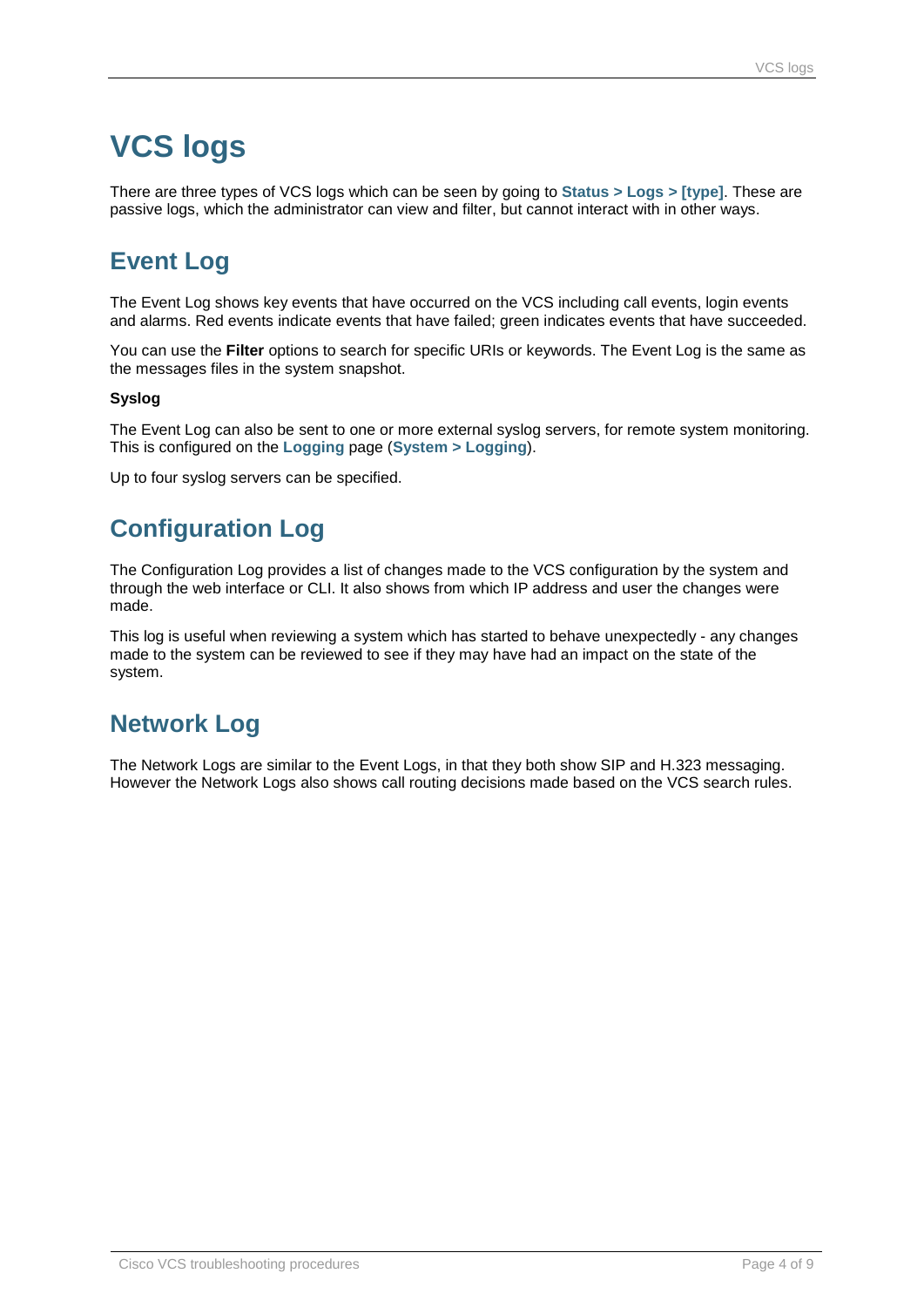## <span id="page-4-0"></span>**Call and search history**

### <span id="page-4-1"></span>**Calls**

Current call status and historical calls can be seen on the **Call status** and **Call history** pages (**Status > Calls > Calls** and **Status > Calls > History** respectively).

- **Current calls**: the information shown includes the routing, bandwidth allocation and protocol being used.
- <span id="page-4-2"></span>**Historic calls**: release cause information is also shown.

### **Search history**

The **Search history** page (**Status > Search history**) shows the decisions the VCS made to route a call, based on transforms, FindMe profile and search rules, zones and soon.

This information is useful if calls are not hitting their intended destinations. It assists in working out why a call may be heading in a different direction to that which was expected.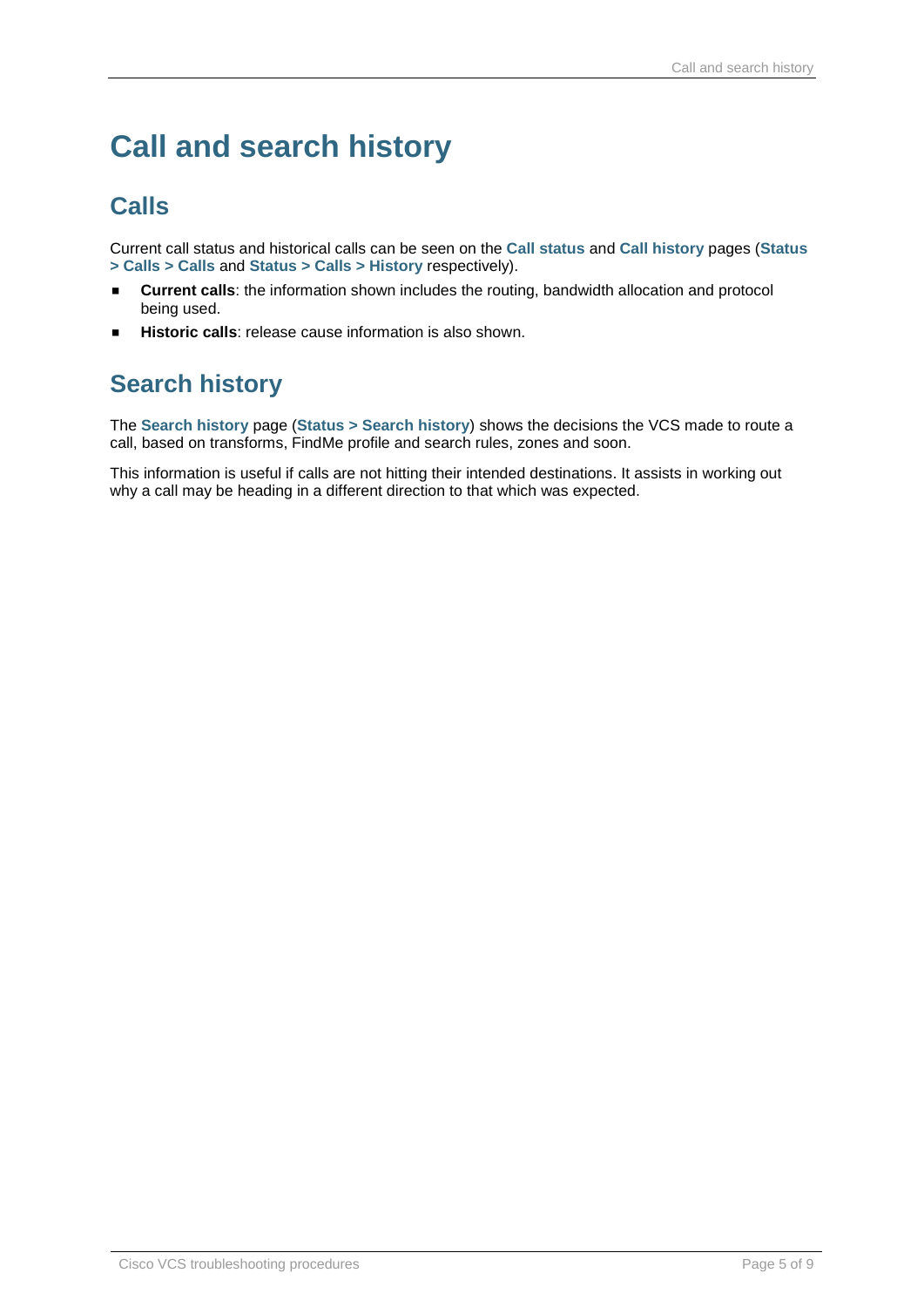## <span id="page-5-0"></span>**Diagnostic logging**

Diagnostic logging (**Maintenance > Diagnostics > Diagnostic logging**) is active logging. The administrator can start and stop the logs as required and also insert text marker strings in to the log files as required. These markers can be useful for marking certain stages in reproducing a complex call scenario for example.

#### <span id="page-5-1"></span>**Using diagnostic logging**

Diagnostic logging supports different log levels:

- Network log level set to *Debug* is equivalent to the legacy VCS "netlog 2" logging from the console; it provides protocol level logs for analyzing call signaling flows.
- Network log level and Interworking log level both set to *Debug* is equivalent to the legacy VCS IWF tracing; these provide protocol level logs for analyzing call signaling flows, together with additional information about decisions VCS made when interworking calls between SIP and H.323, including codec conversion.
- B2BUA log level set to *Debug* enables protocol logging for the B2BUA. This may be used on its own, or together with Network and/or Interworking log levels.

When the log levels have been set as appropriate, click **Start new log** to start the logging. Note, this will raise an alarm to indicate that the VCS is running with a higher log level than normal. This alarm will be cleared when the logging is stopped.

Any steps to reproduce a problem should now be performed. If the steps are complicated, multiple markers can be inserted in to the log file which is being generated, using the **Marker** field and **Add marker** button. These markers can then be searched for in the resulting log file to find the right section of messaging for the step being performed.

When the scenario is complete, click **Stop logging**.

The log can be downloaded for analysis or to send in to a support team, by clicking **Download log**.

| Diagnostic logging     |                                          | You are here: Maintenance ▶ Diagnostics ▶ Diagnostic logging |
|------------------------|------------------------------------------|--------------------------------------------------------------|
| <b>Logging status</b>  |                                          |                                                              |
| Started logging at     | Thursday 11th of August 2011 03:15:40 PM |                                                              |
| Stopped logging at     | Thursday 11th of August 2011 03:19:56 PM |                                                              |
| Marker                 |                                          |                                                              |
|                        | L<br>Add marker                          |                                                              |
| Network log level      | <b>INFO</b><br>$ (i)$                    |                                                              |
| Interworking log level | $\bullet$ (i)<br>INFO.                   |                                                              |
| B2BUA log level        | $\bullet$ (i)<br>INFO.                   |                                                              |

<span id="page-5-2"></span>Start new log Stop logging Download log

#### **Advanced logging levels**

If instructed by the support organization, you can more finely tune the log levels before starting diagnostic logging. This is configured on the **Network log level** and **Support log level** pages (**Maintenance > Diagnostics > Advanced > Network log configuration** and **Maintenance > Diagnostics > Advanced > Support log configuration** respectively).

Setting any of these log levels higher than their default will raise an alarm to indicate that the VCS is running with a higher log level than normal. These log levels are not reset after stopping the diagnostic log and so must be manually reset to their default level of *Info* after logging is complete.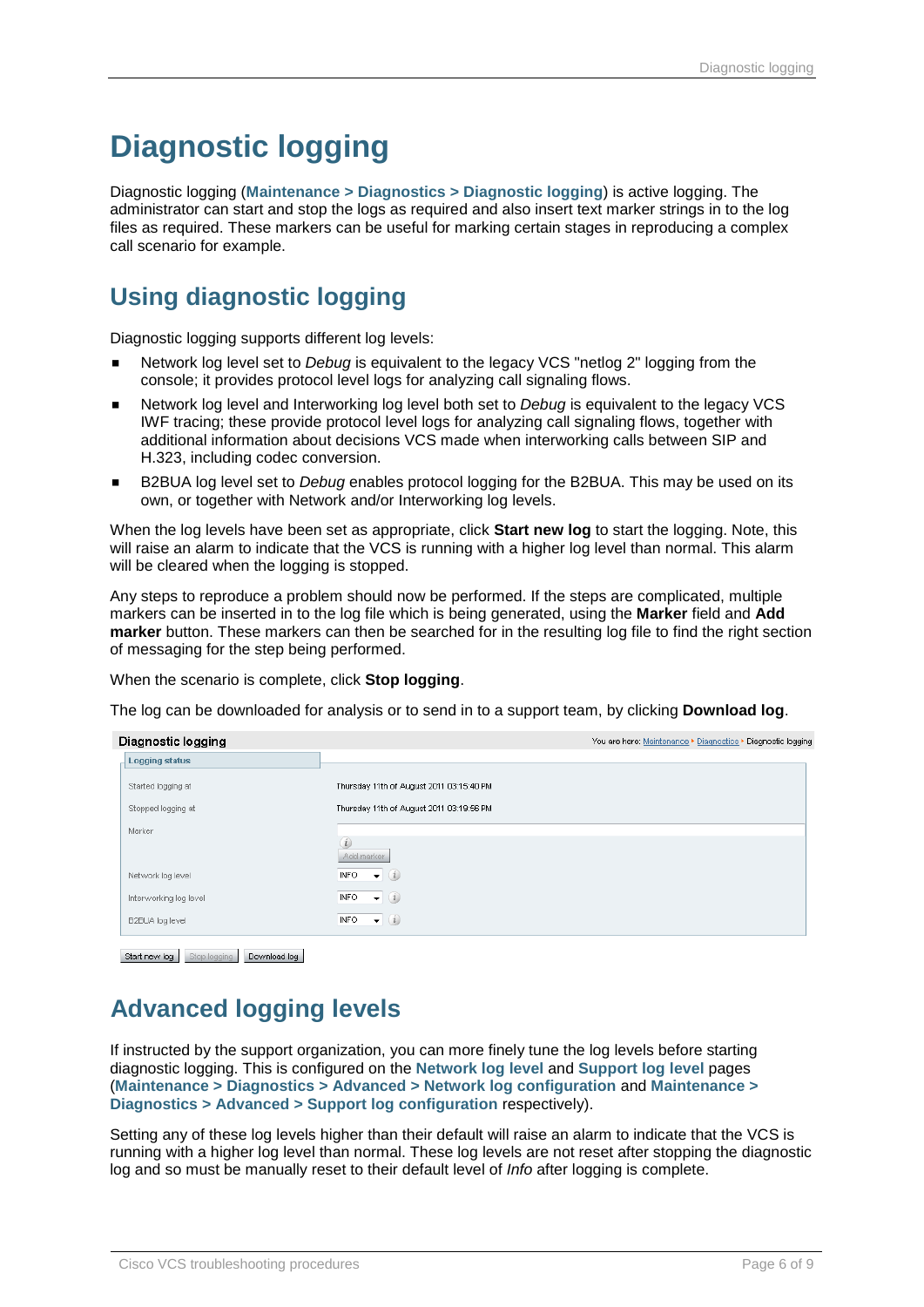## <span id="page-6-0"></span>**Wireshark**

You can take a TCPdump on the VCS which can then be copied off the system and analyzed in Wireshark or similar tools.

A packet capture of all the network traffic being received and sent via the VCS Ethernet interfaces can be saved to the VCS hard drive. The packet capture will include all network traffic (including RTP – if the media is routed via the VCS) seen by the VCS Ethernet interface.

**Note**: if TLS connections are used for SIP signaling, Wireshark will only show the TLS packets, it will not be able to decode the SIP traffic.

On VCS, log in as root and type: **mkdir /mnt/harddisk/traces cd /mnt/harddisk/traces**

Then to activate the trace type: **tcpdump -w trace.cap -s 0 -C 10**

- **-w** instructs tcpdump to write the raw packets to file rather than parsing and printing them out. The raw packets are (initially) written to the specified file name (in this case trace.cap).
- **-s** sets snaplen to 0 (which instructs tcpdump to capture complete packets regardless of packet length).
- **-C** restricts the output file size to the number (following the option) in millions of bytes.

In the example above, after the initial output file has reached 10 million bytes in length (~10 MB) then a new output file is created and used. The file name will have an incremental index appended to it (trace, trace2, trace3 and so on)

By default the tcpdump command (without the -i option specified) will collect packet data from the lowest available interface ID, that is eth0.

To stop the packet collection, press **Ctrl+C**

The capture files will be available in the following directory:

#### **/mnt/harddisk/traces/**

Use an application which can do SCP to copy them to a local machine (PC). For example, Winscp is a free SCP client for Windows.

If after the packet capture has been stopped, the OS reports that packets have been dropped during the capture (which could happen on very busy systems), make a note of it and let the support organization know, if the packet trace is to be sent on to them.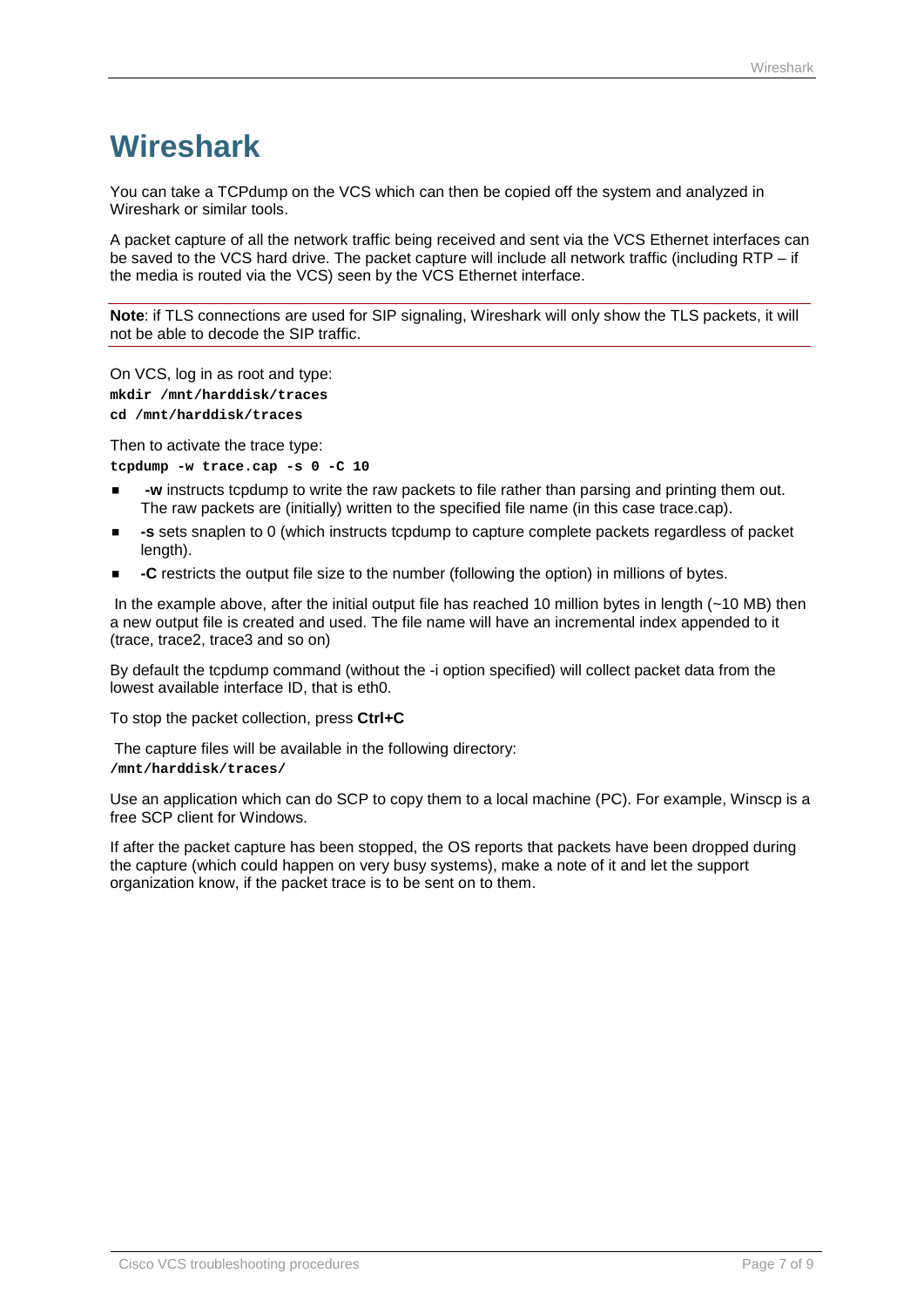### <span id="page-7-0"></span>**NTP server**

To gather more information for problems with NTP on the VCS, log in as root and type: **ntpq**

At the "ntpq>" prompt type "as": **ntpq> as** Results such as the following should be seen: **ind assid status conf reach auth condition last\_event cnt =========================================================== 1 7696 961d yes yes none sys.peer 1**

If this returns a blank please check that DNS is configured.

Make a note of the number in the "assid" column for each entry and then type: **rv <assid number>**

All the variables ntpq has associated with that NTP server will be printed and will look similar to the following:

```
ntpq> rv 7696
associd=7696 status=961d conf, reach, sel_sys.peer, 1 event, popcorn,
srcadr=adc-sjc2-c1-4-w.cisco.com, srcport=123, dstadr=10.50.152.92,
dstport=123, leap=00, stratum=4, precision=-6, rootdelay=269.989,
rootdisp=115.555, refid=72.163.56.103,
reftime=d21c2d01.11365bdc Thu, Sep 15 2011 7:51:29.067,
rec=d21c2d4c.d5627e75 Thu, Sep 15 2011 7:52:44.833, reach=377,
unreach=0, hmode=3, pmode=4, hpoll=10, ppoll=10, headway=0, flash=00 ok,
keyid=0, offset=27.581, delay=179.317, dispersion=15.669, jitter=7.882,
xleave=0.034,
filtdelay= 180.61 220.79 179.32 183.55 179.42 179.40 180.28 180.22,
filtoffset= 27.01 6.87 27.58 25.42 27.45 27.40 26.97 26.94,
filtdisp= 15.63 15.66 15.69 15.72 15.75 15.78 15.81 15.84
```
It is important to note the flash code if the VCS is failing to synchronize with the NTP server. The flash code details the reason for the NTP not synchronizing. A list of the flash codes and their meaning can be retrieved from [http://www.eecis.udel.edu/~mills/ntp/html/decode.html#flash.](http://www.eecis.udel.edu/~mills/ntp/html/decode.html#flash)

In some instances, Windows NTP servers that use their own internal clock as a reference time can give a "peer\_dist" flash code. This may be due to the localclockdispersion registry value (located at "HKLM\SYSTEM\CurrentControlSet\Services\W32Time\Config") being set too high. NTPQ will not synchronize with a server if it believes the error value the NTP server has on its time is too high. Time servers referencing their own internal clocks should only be used if no other NTP server is available. In this case it is safe to reduce the dispersion to 0. In all other cases a properly referenced time server should be used.